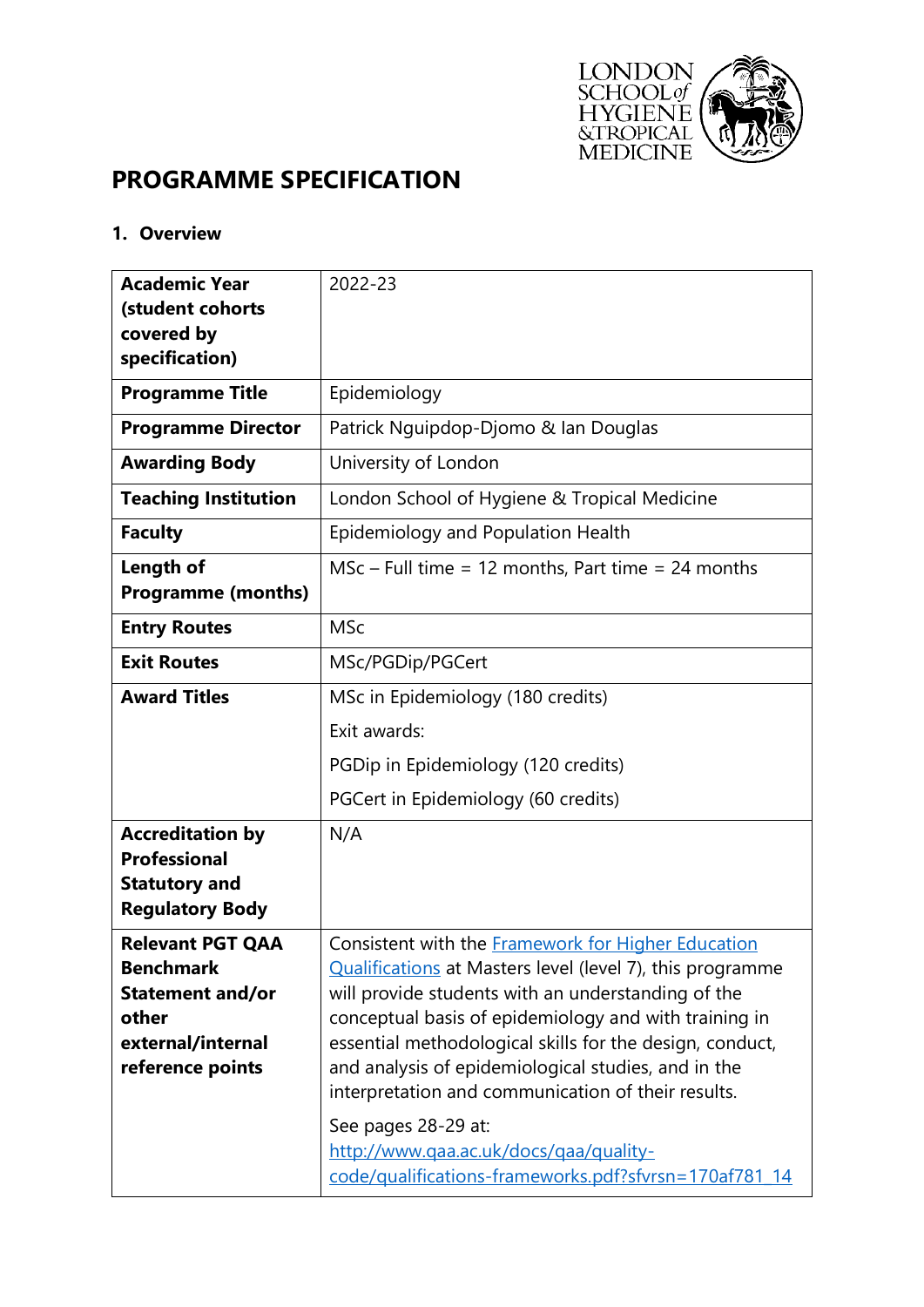| <b>Level of programme</b><br>within the<br><b>Framework for</b><br><b>Higher Education</b><br><b>Qualifications (FHEQ)</b> | Masters (MSc) Level 7                                                                                                                                                                                                                                                                                                                                                                                                                                                        |  |  |
|----------------------------------------------------------------------------------------------------------------------------|------------------------------------------------------------------------------------------------------------------------------------------------------------------------------------------------------------------------------------------------------------------------------------------------------------------------------------------------------------------------------------------------------------------------------------------------------------------------------|--|--|
| <b>Total Credits</b>                                                                                                       | <b>CATS: 180</b>                                                                                                                                                                                                                                                                                                                                                                                                                                                             |  |  |
|                                                                                                                            | <b>ECTS: 90</b>                                                                                                                                                                                                                                                                                                                                                                                                                                                              |  |  |
| <b>HECoS Code</b>                                                                                                          | 101335                                                                                                                                                                                                                                                                                                                                                                                                                                                                       |  |  |
| <b>Mode of Delivery</b>                                                                                                    | Our ambition is to open our London campus for as much<br>activity as possible but we are mindful that the outbreak<br>of COVID-19 is unprecedented and has the potential to<br>influence the delivery of education around the world for<br>some time to come. We will monitor the pandemic and<br>associated Government restrictions carefully and adjust<br>our plans accordingly.                                                                                          |  |  |
|                                                                                                                            | As part of our response to the ongoing pandemic LSHTM<br>developed a flexible learning model allowing a switch<br>between face-to-face and digital delivery as<br>circumstances dictate.                                                                                                                                                                                                                                                                                     |  |  |
| <b>Mode and Period of</b><br><b>Study</b>                                                                                  | Full time (12 months) or part time/split study (max 24<br>months)                                                                                                                                                                                                                                                                                                                                                                                                            |  |  |
| <b>Cohort Entry Points</b>                                                                                                 | Annually in September                                                                                                                                                                                                                                                                                                                                                                                                                                                        |  |  |
| <b>Language of Study</b>                                                                                                   | English                                                                                                                                                                                                                                                                                                                                                                                                                                                                      |  |  |
| <b>Re-sit Policy</b>                                                                                                       | https://www.lshtm.ac.uk/sites/default/files/academic-<br>manual-chapter-08a.pdf                                                                                                                                                                                                                                                                                                                                                                                              |  |  |
| <b>Extenuating</b><br><b>Circumstances Policy</b>                                                                          | https://www.lshtm.ac.uk/sites/default/files/academic-<br>manual-chapter-07.pdf                                                                                                                                                                                                                                                                                                                                                                                               |  |  |
| Programme<br><b>Description</b>                                                                                            | This programme equips students with the knowledge and<br>statistical skills to make valuable contributions to medical<br>research as well as public health in low-, middle- and<br>high-income countries. Epidemiological methods<br>underpin clinical medical research, public health practice<br>and health care evaluation to investigate the causes of<br>disease and to evaluate interventions to prevent or<br>control disease.<br>For further information, please see |  |  |
|                                                                                                                            | www.lshtm.ac.uk/study/masters/mse.html                                                                                                                                                                                                                                                                                                                                                                                                                                       |  |  |
| <b>Date of Introduction</b><br>of Programme                                                                                | September 1979                                                                                                                                                                                                                                                                                                                                                                                                                                                               |  |  |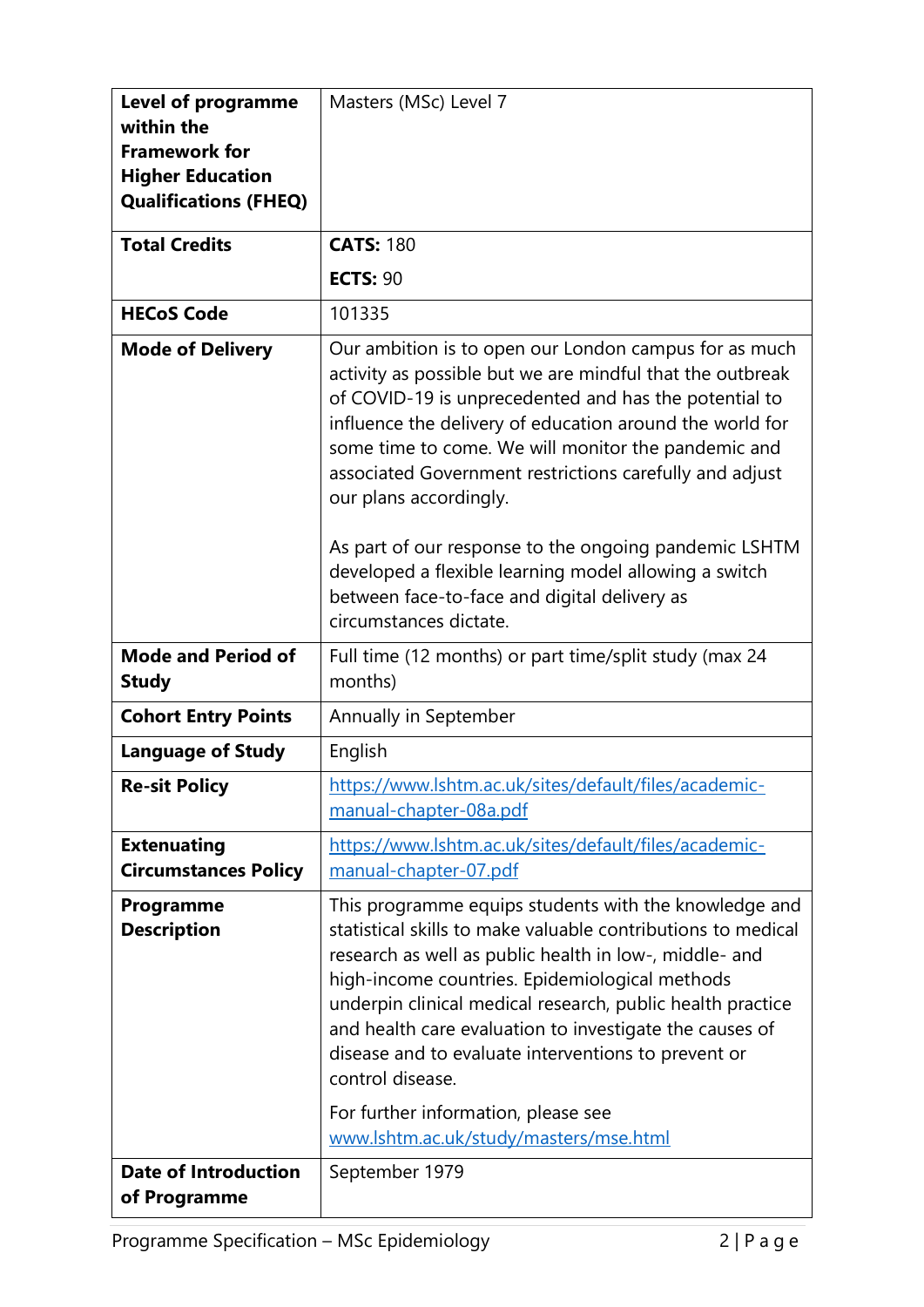# **2. Programme Aims & Learning Outcomes**

#### **Educational aims of the programme**

The aim of the programme – consistent with LSHTM's mission to improve health worldwide – is to equip students with the knowledge and skills to make valuable contributions to both epidemiological research and public health. Epidemiological methods underpin clinical medical research, public health practice and health care evaluation to investigate the causes of disease, and to evaluate interventions to prevent or control disease. Epidemiology is a key discipline for understanding and improving global health. This programme covers both infectious and noncommunicable disease epidemiology, and has a substantial statistical component.

## **Programme Learning Outcomes**

## **Knowledge & understanding of:**

- the role of epidemiology and its contribution to health-related research and policy
- the main types of epidemiologic studies and the key issues with their use

## **Intellectual & Practical skills - able to:**

- design and critically appraise epidemiologic studies and protocols, with consideration of the study question, study design, data collection methods, sources of bias, and appropriate statistical analyses
- manage, summarise, analyse, and present epidemiologic data (using statistical software) and interpret findings appropriately given study limitations
- apply advanced epidemiologic concepts and methods to specific fields (e.g. non-communicable disease epidemiology, infectious disease epidemiology, social epidemiology, spatial epidemiology, prediction modeling, clinical trials)

## **Transferable skills - able to:**

- use problem-solving skills in a range of situations, working individually or in a team
- design, execute, and report on a substantial independent research project
- appraise, critique and communicate health data and health research findings
- manage their own learning, including working effectively to deadlines

## **Teaching and Learning Strategy**

The programme is taught through a variety of teaching methods including: lectures, small group seminars, computer practicals, and group work with peers.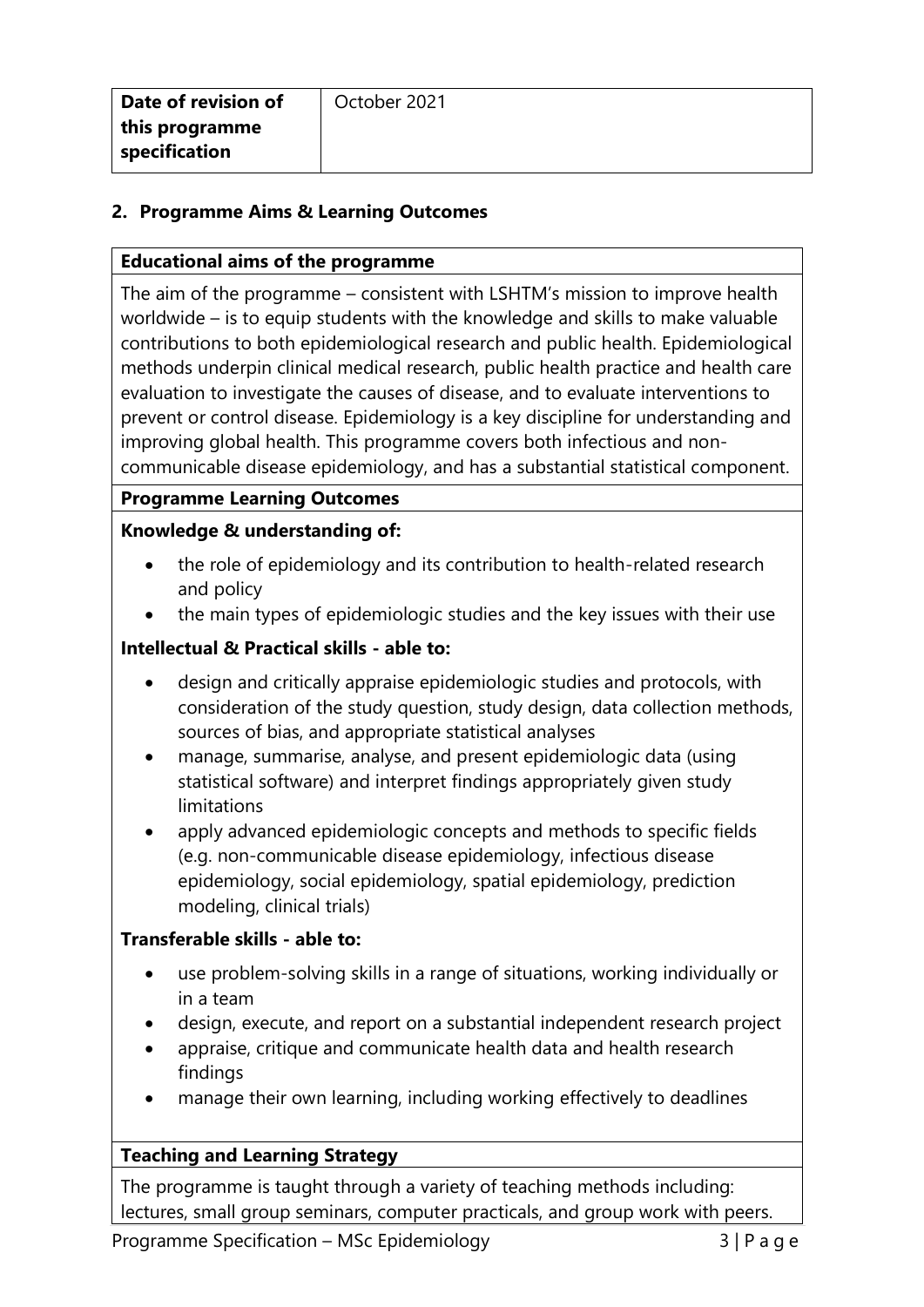All elements of the programme have specific intended learning outcomes, with content designed to help students achieve these outcomes. Students are expected to learn through both directed and self-directed study.

#### **Assessment Strategy**

The programme is assessed through individual module assessments (which may include essays, other written coursework, short written exams, practical exams, group work, presentations or other methods), a formal summer exam, and a project report. Such tasks are designed to assess, via the most appropriate method, whether learning outcomes have been achieved.

## **3. Programme Structure and features, modules, credit assignment and award requirements**

| <b>Full-time Masters</b>   | Term | Term 2 | Term 3 | <b>Total Credits</b> |
|----------------------------|------|--------|--------|----------------------|
| <b>Compulsory Modules</b>  |      |        |        | 90                   |
| <b>Recommended Modules</b> |      |        |        |                      |
| Projects                   |      |        |        |                      |

Module information is correct at the time of publication, but minor amendments may be made subject to approval as detailed in [Chapter 3 of the LSHTM Academic](https://www.lshtm.ac.uk/sites/default/files/academic-manual-chapter-03.pdf)  [Manual.](https://www.lshtm.ac.uk/sites/default/files/academic-manual-chapter-03.pdf) Optional (i.e. recommended non-compulsory) modules listed are indicative and may change from year to year. [https://www.lshtm.ac.uk/study/courses/changes](https://www.lshtm.ac.uk/study/courses/changes-courses)[courses](https://www.lshtm.ac.uk/study/courses/changes-courses)

| <b>Term</b>    | <b>Slot</b>    | <b>Module</b><br>Code | <b>Module Title</b>            | <b>Module Type</b><br>(compulsory or | <b>Credits</b><br>(CATS) |
|----------------|----------------|-----------------------|--------------------------------|--------------------------------------|--------------------------|
|                |                |                       |                                | recommended)                         |                          |
| 1              | AB1            | 2033                  | <b>Clinical Trials</b>         | Compulsory                           | 10                       |
| 1              | AB1            | 2056                  | Epidemiology in Practice       | Compulsory                           | 15                       |
| 1              | AB1            | 2007                  | <b>Extended Epidemiology</b>   | Compulsory                           | 15                       |
|                | <b>B1</b>      | 2484                  | Epidemiology and -omics        | Compulsory                           | 5                        |
| 1              | AB1            | 2021                  | <b>Statistics for EPH</b>      | Compulsory                           | 15                       |
| $\overline{2}$ | C <sub>1</sub> | 2400                  | Study Design: Writing a Study  | Compulsory                           | 15                       |
|                |                |                       | Proposal                       |                                      |                          |
| $\overline{2}$ | C <sub>2</sub> | 2402                  | <b>Statistical Methods in</b>  | Compulsory                           | 15                       |
|                |                |                       | Epidemiology                   |                                      |                          |
| $\overline{2}$ | D <sub>1</sub> | 2407                  | Epidemiology of Non-           | Recommended                          | 15                       |
|                |                |                       | Communicable Diseases          |                                      |                          |
| $\overline{2}$ | D <sub>1</sub> | 2464                  | Modelling & the Dynamics of    | Recommended                          | 15                       |
|                |                |                       | <b>Infectious Diseases</b>     |                                      |                          |
| $\overline{2}$ | D <sub>1</sub> | 2472                  | Social Epidemiology            | Recommended                          | 15                       |
| $\overline{2}$ | D <sub>1</sub> | 3135                  | Spatial Epidemiology in Public | Recommended                          | 15                       |
|                |                |                       | Health                         |                                      |                          |
| $\overline{2}$ | D <sub>2</sub> | 1301                  | Environmental Epidemiology     | Recommended                          | 15                       |

Programme Specification – MSc Epidemiology and a series of the 4 | P a g e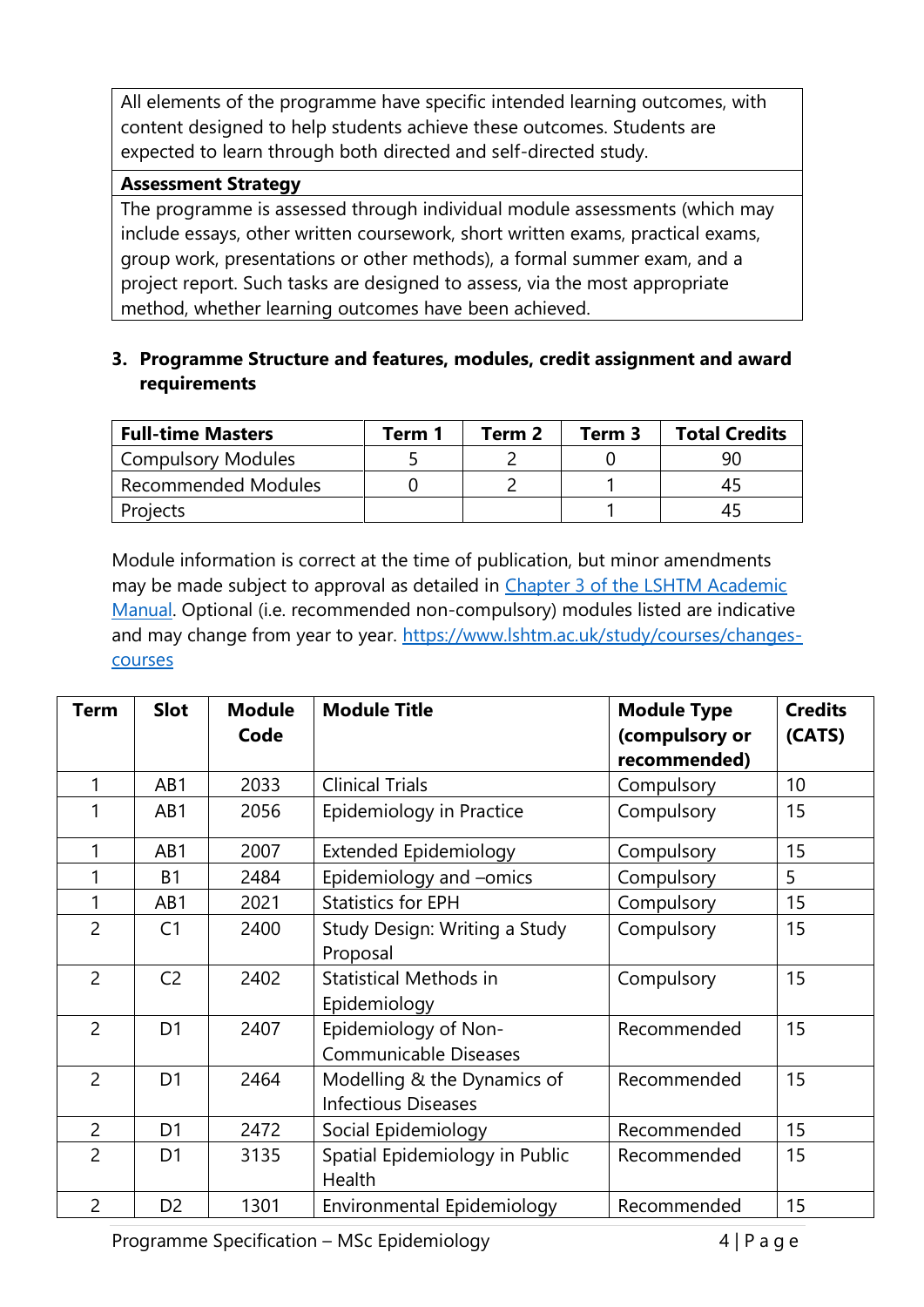| D2 | 2437 | Epidemiology of Infectious<br><b>Diseases</b>   | Recommended | 15 |
|----|------|-------------------------------------------------|-------------|----|
|    | 2412 | Advanced Statistical Methods in<br>Epidemiology | Recommended | 15 |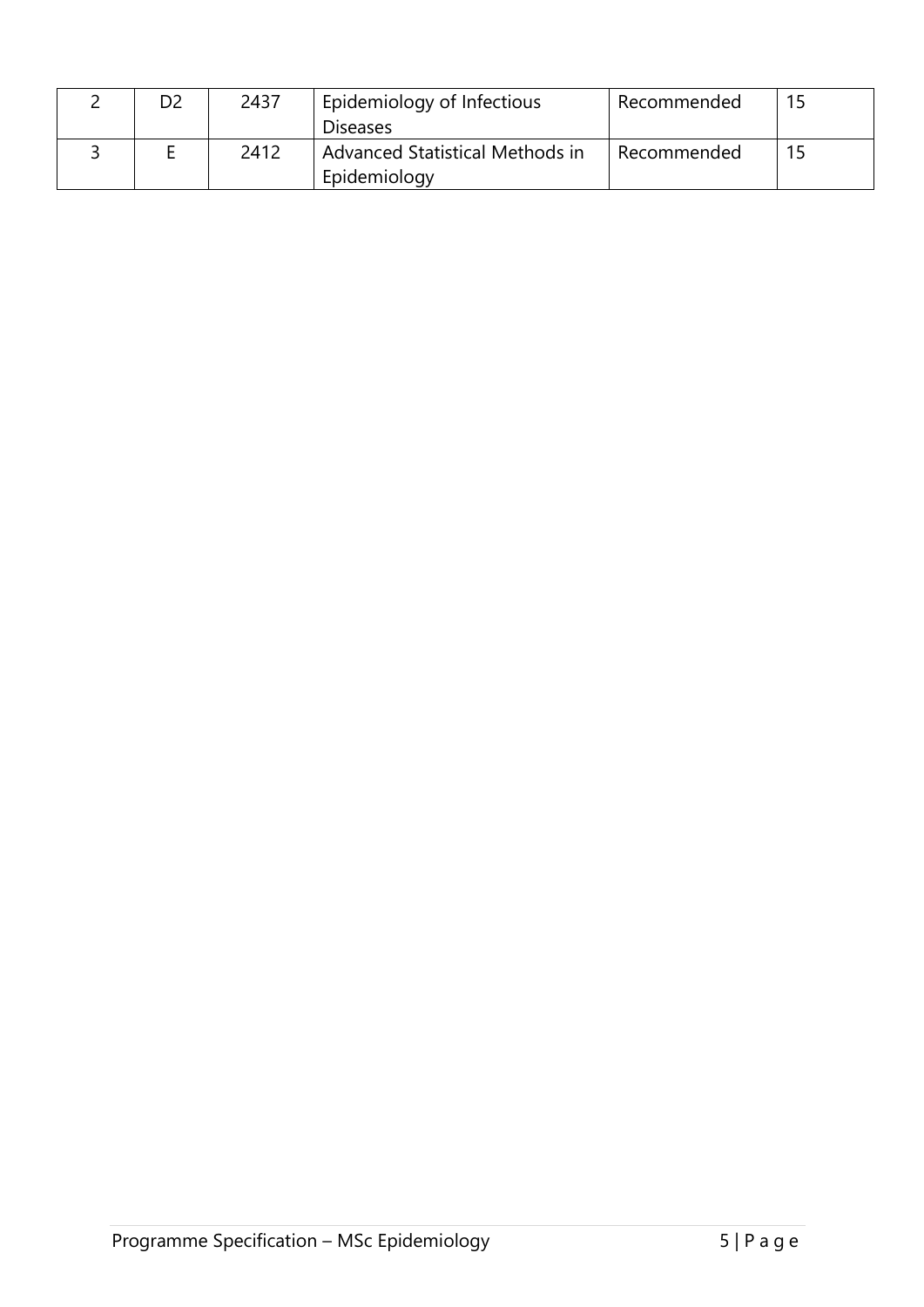# **Contact Time**

Student contact time refers to the tutor-mediated time allocated to teaching, provision of guidance and feedback to students. This time includes activities that take place in face-to-face contexts such as on-campus lectures, seminars, demonstrations, tutorials, supervised laboratory workshops, practical classes, project supervision and external fieldwork or visits, as well as where tutors are available for one-to-one discussions and interaction by email. Student contact time also includes tutor-mediated activities that take place in online environments, which may be synchronous (using real-time digital tools such as Zoom or Blackboard Collaborate Ultra) or asynchronous (using digital tools such as tutor-moderated discussion forums or blogs often delivered through the School's virtual learning environment, Moodle). Module contact time will be defined in the individual module specifications and provided to students at the start of their programme.

This definition is based on the one provided by the [Quality Assurance Agency for](https://www.qaa.ac.uk/docs/qaa/quality-code/contact-hours-guidance.pdf)  [Higher Education \(QAA\) Explaining contact hours \(2011\)](https://www.qaa.ac.uk/docs/qaa/quality-code/contact-hours-guidance.pdf) guidance document, page [4 available here.](https://www.qaa.ac.uk/docs/qaa/quality-code/contact-hours-guidance.pdf) Student contact time, together with time allocated for independent study and assessment, determines the total student study hours for a module or programme. Although there are separate hours allocated for each of these activities, they should always be clearly linked together to support effective learning. The London School of Hygiene and Tropical Medicine (LSHTM) defines high quality contact time as structured, focused, purposeful and interactive.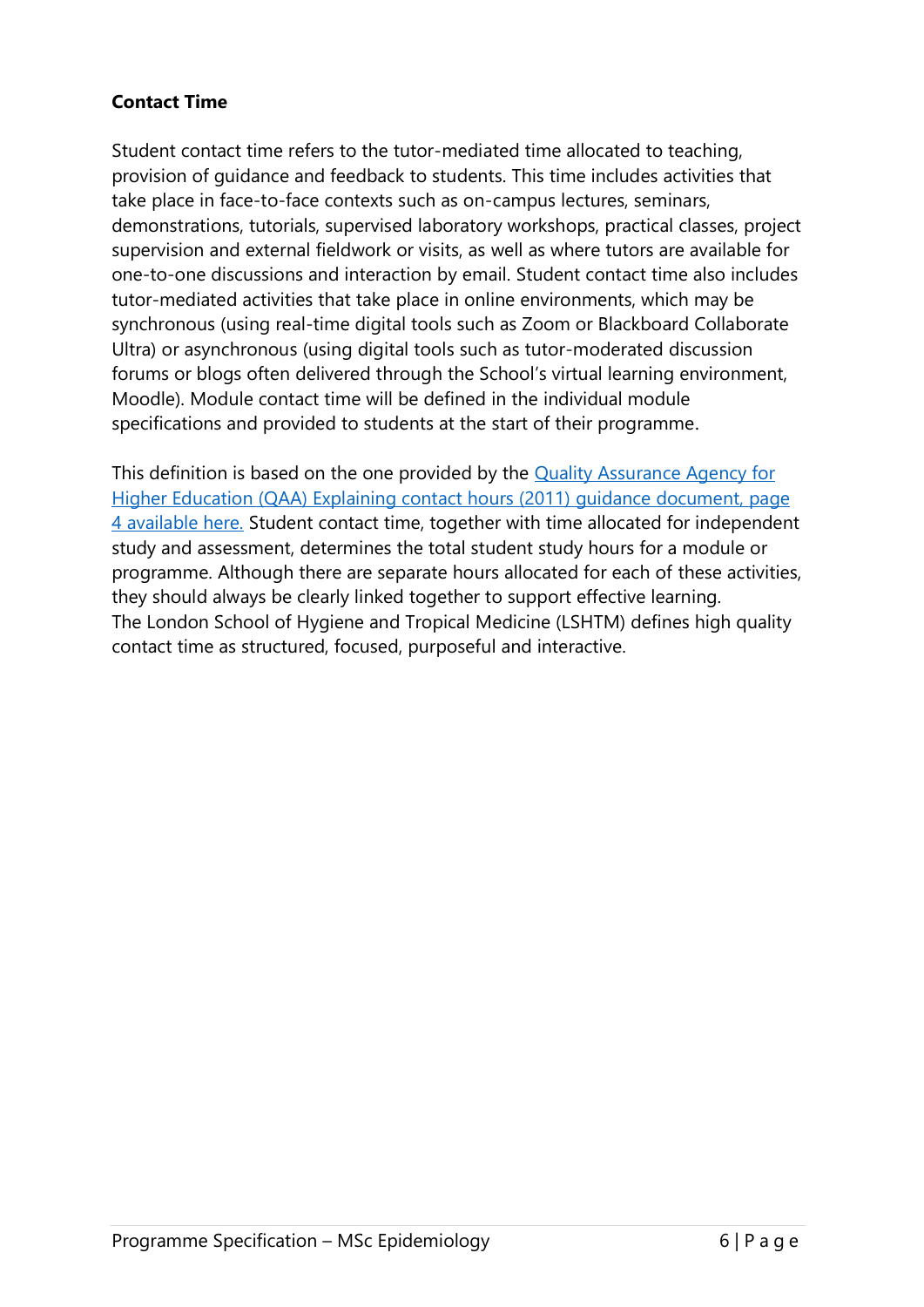# **4: Entry Requirements**

#### **Criteria for admission**

#### **General entrance requirements**

Applicants must normally satisfy LSHTM's general entrance requirements and additional programme-specific entrance requirements to be considered for admission. Applications must be submitted in accordance with the procedures and deadlines given in the web-based or printed prospectus.

In order to be admitted to a postgraduate taught degree programme of the London School of Hygiene & Tropical Medicine, an applicant must:

a) hold a first degree at Second Class Honours standard in a relevant discipline, a registrable qualification appropriate to the programme of study to be followed, in medicine, dentistry or veterinary studies, or another degree of equivalent awarded by an overseas institution recognised by UK Naric or Barrons.

## **OR**

b) hold a professional qualification appropriate to the programme of study to be followed obtained by written examinations and judged by the LSHTM to be equivalent to a Second Class Honours degree or above.

## **OR**

c) have relevant professional experience or training which is judged by the LSHTM to be equivalent to a Second Class Honours degree or above.

# **AND**

satisfy any additional requirements where prescribed for admission to a specific programme.

Entry to the MSc Epidemiology is highly competitive and applicants are recommended to have a second-class honours degree from a UK university, or an overseas qualification of an equivalent standard. Additional usual requirements for the MSc Epidemiology are also:

a) that a student should also show evidence of numeracy skills (e.g. A level Mathematics or Statistics or a module with a good mark in their university degree)